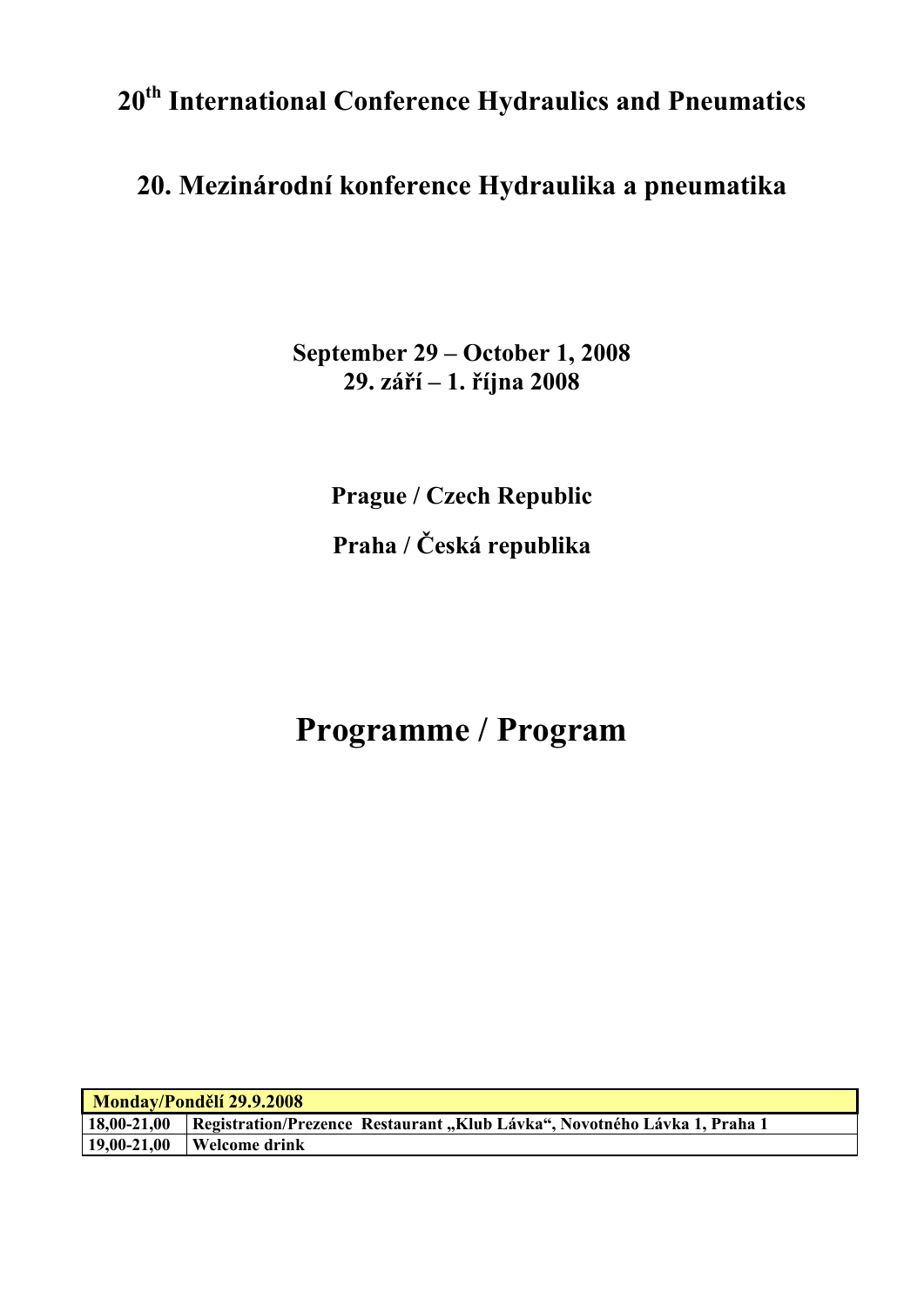| Tuesday/Úterý 30.9.2008 |                                                                                                                                                                                                                                                                                                                                                                                                                                                                                                                                                                                            |  |
|-------------------------|--------------------------------------------------------------------------------------------------------------------------------------------------------------------------------------------------------------------------------------------------------------------------------------------------------------------------------------------------------------------------------------------------------------------------------------------------------------------------------------------------------------------------------------------------------------------------------------------|--|
| 8,00-9,00               | Registration/Prezence, Hall 217/Sál 217, Building ČSVTS / Budova ČSVTS<br>Novotného Lávka 5, Praha 1                                                                                                                                                                                                                                                                                                                                                                                                                                                                                       |  |
| 9,00-9,15               | Opening/Zahájení<br>Prof. Ing. Petr Noskievič, CSc., Vice-Rector for Education VŠB - Technical University<br>of Ostrava, Czech Republic / Prorektor pro studium VŠB - Technická univerzita Ostrava, Česká<br>republika<br>Ing. František Veselý, President of the Czech Association for Hydraulics and Pneumatics<br>(member of CETOP) / Předseda České asociace pro hydrauliku a pneumatiku (člen CETOP)<br>Ing. Vladimír Talášek, CSc., President of the Czech Mechanical Engineering Society, Prague,<br>Czech Republic / Předseda České strojnické společnosti, Praha, Česká republika |  |
| 9,15-10,30              | Opening section/Uvodní sekce<br>Chairman/Předsedající: Prof. Ing. Petr Noskievič, CSc.,<br>VŠB-Technical University of Ostrava, Czech Republic /<br>VŠB-Technická univerzita Ostrava, Česká republika                                                                                                                                                                                                                                                                                                                                                                                      |  |
|                         | <b>IHA/TUT (Department of Intelligent Hydraulics and Automation / Technical University of Tampere)</b><br>VIRVALO, T. INFLUENCES OF SUPPLY PRESSURE AND SERVO VALVE SIZE ON ACCURACY OF<br>POSITION SERVOS / VLIVY TLAKU A VELIKOSTI SERVOVENTILU NA PŘESNOST POLOHOVÝCH<br><i>SERVOMECHANISMŬ</i>                                                                                                                                                                                                                                                                                         |  |
|                         | Université de Toulouse, INSA - UPS, LGMT (Laboratoire de Génie Mécanique de Toulouse)<br><b>MARÉ, J-C. SYSTEM LEVEL MODELING OF MECHANICAL LOSSES IN ACTUATORS / MODELOVÁNÍ</b><br>MECHANICKÝCH ZTRÁT V AKTUÁTORECH NA SYSTÉMOVÉ ÚROVNI                                                                                                                                                                                                                                                                                                                                                    |  |
|                         | ÚK FSI VUT Brno / UNIS, a. s., Brno / ČKD NOVÉ ENERGO, Praha<br>NEVRLÝ, J., MAREK, J., VARGOVČÍK, L., OLDŘICH, J. CENTRIFUGAL COMPRESSOR DYNAMICS<br>AND SOFTWARE SYSTEM FOR SURGE CONTROL / DYNAMIKA ODSTŘEDIVÉHO KOMPRESORU A<br>SOFTWARE PRO ŘÍZENÍ RÁZŮ                                                                                                                                                                                                                                                                                                                                |  |
| $10,30-11,00$           | Coffee break / Přestávka – káva                                                                                                                                                                                                                                                                                                                                                                                                                                                                                                                                                            |  |
| 11,00-12,30             | Section 1 / Sekce 1: Hydraulic systems in production equipments /<br>Hydraulické systémy výrobních strojů a zařízení<br>Chairman/Předsedající: Doc. Ing. Karol Prikkel, CSc.,<br>Slovak Technical University Bratislava, Slovak Republic /<br>Slovenská technická univerzita Bratislava, Slovenská republika                                                                                                                                                                                                                                                                               |  |
|                         | <b>University of Maribor, Faculty of Mechanical Engineering</b><br><b>LOVREC, D. SPEED CONTROLLED DRIVES IN THE FIELD OF METAL FORMING MACHINES / POHONY</b><br>S ŘÍZENÍM RYCHLOSTI V OBLASTI TVÁŘECÍCH STROJŮ                                                                                                                                                                                                                                                                                                                                                                             |  |
|                         | <b>Bosch Rexroth, spol. s r.o.</b><br>NĚMEC, L. HYDROSTATIC SYSTEMS OF WIND POWER-STATIONS / HYDROSTATICKÉ SYSTÉMY<br><i>VĚTRNÝCH ELEKTRÁREN</i>                                                                                                                                                                                                                                                                                                                                                                                                                                           |  |
|                         | <b>CVUT</b> in Prague, Faculty of Mechanical Engineering / ČVUT v Praze<br>JALOVÝ, M., JALOVÁ, M., ANDRLÍK, V. THE DESIGN OF MECHANISMS WITH HIGH-PRESSURE<br>MEMBRANE ELEMENT / KONSTRUKCE MECHANISMŮ S VYSOKOTLAKÝM MEMBRÁNOVÝM ELEMENTEM                                                                                                                                                                                                                                                                                                                                                |  |
|                         | <b>Bosch Rexroth, spol. s r.o. (BRCZ/RBG-Metallurgy)</b><br>OŽANA, O., ROBENEK, D. THE PRECISE AND ECONOMICAL ELECTROHYDRAULIC SYSTEMS IN<br>SECONDARY METALLURGY / PŘESNÉ A ÚSPORNÉ ELEKTROHYDRAULICKÉ SYSTÉMY SEKUNDÁRNÍ<br><b>METALURGIE</b>                                                                                                                                                                                                                                                                                                                                            |  |
|                         | <b>Bosch Rexroth, spol. s r.o.</b><br>HRDINA, J. THE HYDRAULIC DRIVES FOR MOULDING MACHINES / HYDRAULICKÉ POHONY<br>TVÁŘECÍCH STROJŮ                                                                                                                                                                                                                                                                                                                                                                                                                                                       |  |
|                         | OCHI INŽENÝRING, spol. s r.o. / PRESSHYDRAULIKA, s.r.o. / ELCOM Automation, s.r.o.<br>OŽANA, M., ŠEVČÍK, M., KOLEK, R. INNOVATION OF ELECTRO-HYDRAULIC SYSTEMS OF FORMING<br>MACHINES / INOVACE ELEKTROHYDRAULICKÝCH SYSTÉMŮ TVÁŘECÍCH STROJŮ                                                                                                                                                                                                                                                                                                                                              |  |
| 12,30-13,30             | Lunch/Oběd                                                                                                                                                                                                                                                                                                                                                                                                                                                                                                                                                                                 |  |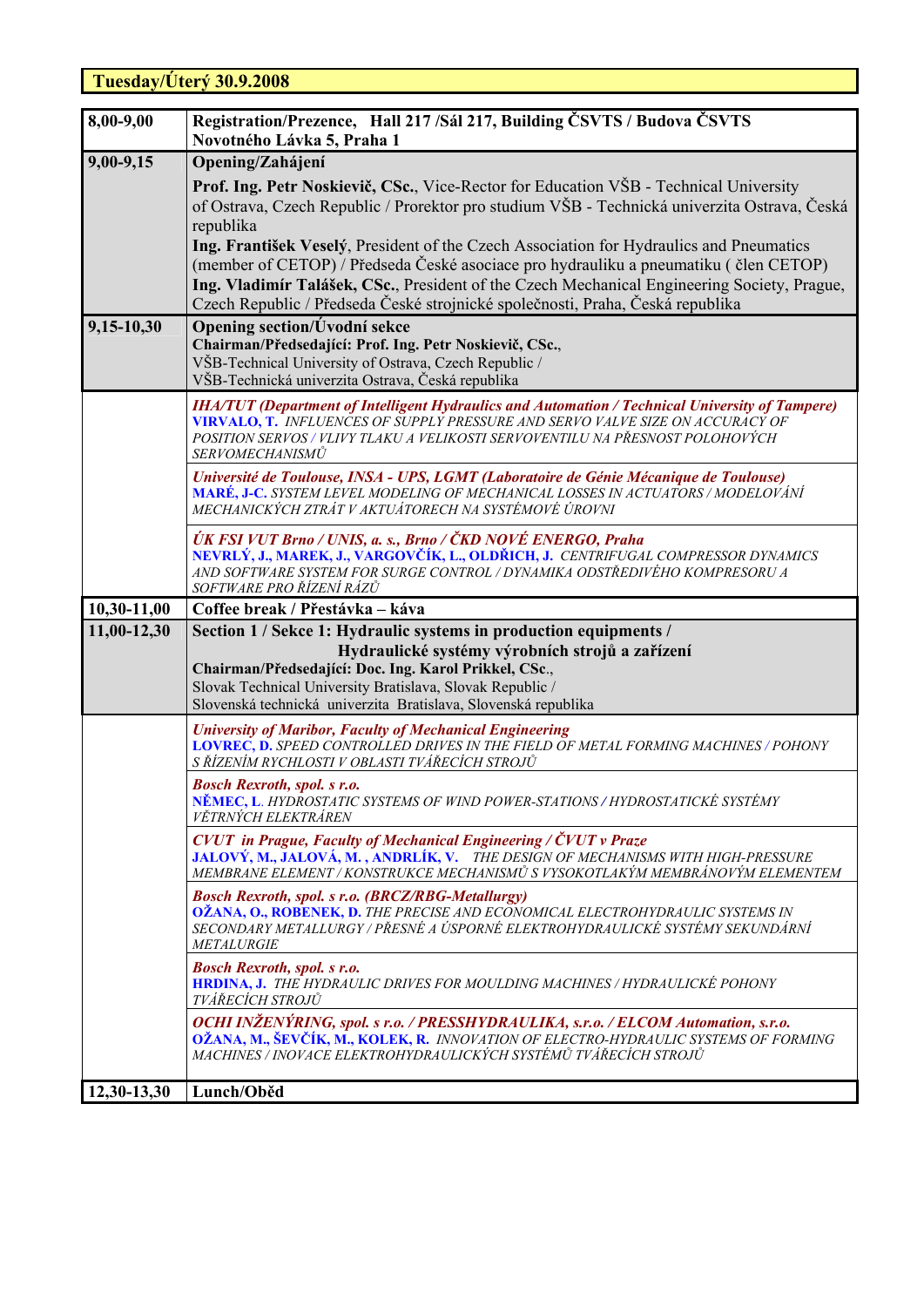| 13,30-15,00   | Section 1 / Sekce 1: Hydraulic systems in production equipments /                                                                                                                                                                                                                                                                                                                                                                                            |
|---------------|--------------------------------------------------------------------------------------------------------------------------------------------------------------------------------------------------------------------------------------------------------------------------------------------------------------------------------------------------------------------------------------------------------------------------------------------------------------|
|               | Hydraulické systémy výrobních strojů a zařízení<br>Chairman/Předsedající: Prof. Jaroslav Stryczek                                                                                                                                                                                                                                                                                                                                                            |
|               | Wroclaw University of Technology, Polsko                                                                                                                                                                                                                                                                                                                                                                                                                     |
|               | VŠB - Technical University of Ostrava / VŠB – Technická univerzita Ostrava                                                                                                                                                                                                                                                                                                                                                                                   |
|               | KOŇAŘÍK, P. ALTERNATIVE TWO VALVES CONTROL CONCEPT FOR HYDRAULIC DRIVE / ALTERNATIVNÍ<br>DVOUVENTILOVÁ ŘÍDICÍ KONCEPCE HYDRAULICKÉHO POHONU                                                                                                                                                                                                                                                                                                                  |
|               | <b>Bosch Rexroth, spol. s r.o. (BRCZ/Regional Center of Competence-STA)</b><br>SUCHOMEL, P., OŽANA, O. THE LINEAR ELECTROHYDRAULIC ACTUATORS FOR THEATRE TECHNICS /<br>LINEÁRNÍ ELEKTROHYDRAULICKÉ AKTUÁTORY DIVADELNÍ TECHNIKY                                                                                                                                                                                                                              |
|               | OCHI INŽENÝRING, spol. s r.o.<br>JASIOK, P., ROJEK R. ELECTRO-HYDRAULICS OF THE STAGE TABLES OF THE LOWER THEATER<br>SCENE / ELEKTROHYDRAULIKA JEVIŠTNÍCH STOLŮ DOLNÍ SCÉNY DIVADELNÍ TECHNIKY                                                                                                                                                                                                                                                               |
|               | Section 2 / Sekce 2: Development of hydraulic elements - pumps, valves /                                                                                                                                                                                                                                                                                                                                                                                     |
|               | Vývoj hydraulických prvků – hydrogenerátory, ventily                                                                                                                                                                                                                                                                                                                                                                                                         |
|               | University of Zagreb, Faculty of Mechanical Engineering and Naval Architecture<br>PETRIĆ, J., IVANOVIĆ, V., KOSTELAC, M. MODELLING AND CONTROL OF SWASH-PLATE DYNAMICS/<br>MODELOVÁNÍ A ŘÍZENÍ DYNAMIKY ŠIKMÉ DESKY HYDROGENERÁTORU                                                                                                                                                                                                                          |
|               | Mechanical Engineering Department, Jadavpur University, India / Indian Institute of Technology,<br>Kharagpur, India / Technische Universität Dresden, Institut für Fluidtechnik, Germany<br>SAHA, R., MAITI, R., HELDUSER, S. STEADY STATE FORCE CHARACTERISTICS AND SENSITIVITY<br>ANALYSIS OF A PROPORTIONAL SOLENOID PILOT OPERATED TWO STAGE PRESSURE RELIEF VALVE /                                                                                     |
|               | CHARAKTERISTIKY ROVNOVÁŽNÝCH SIL A CITLIVOSTNÍ ANALÝZA PROPORCIONÁLNÍHO<br>DVOUSTUPŇOVÉHO POJIŠŤOVACÍHO VENTILU                                                                                                                                                                                                                                                                                                                                              |
|               | Indian Institute of Technology, Department of Mechanical Engineering, Kharagpur, India /<br>National Institute of Technology, Department of Production Engineering, Tiruchirapalli, India<br>NAG, A., BASU, S., MAITI, R. ESTIMATION OF STRESSES IN COMPONENTS AND GAP IN ACTIVE<br>CONTACTS OF EPITROCHOID GENERATED FLOATING AXIS ROPIMA TYPE HYDROSTATIC UNITS- AN<br>FEM APPROACH / VYŠETŘOVÁNÍ NAPĚTÍ V PRVCÍCH A MEZEŘE PŘI AKTIVNÍM KONTAKTU PLOVOUCÍ |
|               | OSY GENERUJÍCÍ EPITROCHOID HYDRAULICKÉ JEDNOTKY ROPIMA - POSTUP POMOCÍ MKP                                                                                                                                                                                                                                                                                                                                                                                   |
| 15,00-15,30   | Coffee break / Přestávka – káva                                                                                                                                                                                                                                                                                                                                                                                                                              |
| 15,30-17,00   | Section 2 / Sekce 2: Development of hydraulic elements – pumps, valves /                                                                                                                                                                                                                                                                                                                                                                                     |
|               | Vývoj hydraulických prvků – hydrogenerátory, ventily<br>Chairman/Předsedající: Ing. Přemysl Malý, CSc. <sup>1</sup> , prof. Maiti Rathindranath <sup>2</sup><br><sup>1</sup> Parker Hannifin s.r.o., Czech Republic, / Parker Hannifin s.r.o., Česká republika<br><sup>2</sup> Indian Institute of Technology, Kharagpur, India                                                                                                                              |
|               | Linz Center of Mechatronics, Johannes Kepler University Linz / Institute of Machine Design and                                                                                                                                                                                                                                                                                                                                                               |
|               | Hydraulic Drives, Johannes Kepler University, Linz<br>PLÖCKINGER, A., SCHEIDL, R., WINKLER, B. FAST DEVELOPMENT AND PROTOTYPING OF A<br>COMPACT FAST 3/2 WAY SWITCHING VALVE / RYCHLÝ VÝVOJ A NÁVRH PROTOTYPU KOMPAKTNÍHO                                                                                                                                                                                                                                    |
|               | RYCHLÉHO 3/2 ROZVADĚČE                                                                                                                                                                                                                                                                                                                                                                                                                                       |
|               | Universität Karlsruhe, Lehrstuhl für Mobile Arbeitsmaschinen / Argo-Hytos s.r.o.<br><b>BORCHERS, D., ENGLBERTH, E. ANALYSIS OF SPOOL ROTATION AND HYDRAULIC LOCK IN</b><br>DIRECTIONAL CONTROL VALVES / ANALÝZA ROTACE A HYDRAULICKÉHO UZAMČENÍ ŠOUPÁTK<br><i>V ROZVADĚČÍCH</i>                                                                                                                                                                              |
|               | <b>Wroclaw University of Technology, Institute of Machines Design and Operation</b><br><b>BEDNARCZYK, S., STRYCZEK, J. AXIAL CLEARANCE COMPENSATION IN THE GEROTOR PUMP /</b><br>KOMPENZACE AXIÁLNÍ VŮLE V GEROTOROVÝCH HYDROGENERÁTORECH                                                                                                                                                                                                                    |
|               | ČKD NOVÉ ENERGO, a.s.<br>OLDŘICH, J. AIR CENTRIFUGAL COMPRESSORS AND ANTISURGE CONTROL / VZDUCHOVÉ<br>ODSTŘEDIVÉ KOMPRESORY A TLUMENÍ RÁZŮ                                                                                                                                                                                                                                                                                                                   |
|               | <b>Parker Hannifin GmbH</b><br><b>GUNDLACH, M. PARKER'S NEW LINE OF PILOT OPERATED SERVO PROPORTIONAL VALVES REDUCES</b><br>CYCLE TIMES AND IMPROVES PRODUCT QUALITY / NOVÁ ŘADA DVOUSTUPŇOVÝCH SERVO<br>PROPORCIONÁLNÍCH VENTILŮ PARKER ZKRACUJE DOBY CYKLŮ A ZVYŠUJE KVALITU VÝROBY                                                                                                                                                                        |
|               | Sauer-Danfoss, a.s., Technical Center/CAE Department<br>KLEIN, K. IMPACT OF CYLINDER BLOCK SHAFT COUPLING DESIGN ON BEHAVIOUR OF CYLINDER<br>BLOCK VALVE PLATE SEALING GAP INTERFACE / VLIV KONSTRUKCE SPOJENÍ HŘÍDELE A BLOKU<br>VÁLCŮ NA CHOVÁNÍ ROZHRANÍ A TĚSNĚNÍ MEZERY MEZI BLOKEM VÁLCŮ A ROZVODNOU DESKOU                                                                                                                                            |
| $17,00-19,00$ | Guided sightseeing tour across Prague ended in "Baráčnická rychta" restaurant - JASTA Travel<br>Agency / Prohlídka Prahy s průvodcem zakončena v restauraci "Baráčnická rychta" - JASTA<br>cestovní kancelář s.r.o.                                                                                                                                                                                                                                          |
| 19,00-22,00   | Party in Baráčnická rychta restaurant / Párty v restauraci Baráčnická rychta, Prague 1, Tržiště 23                                                                                                                                                                                                                                                                                                                                                           |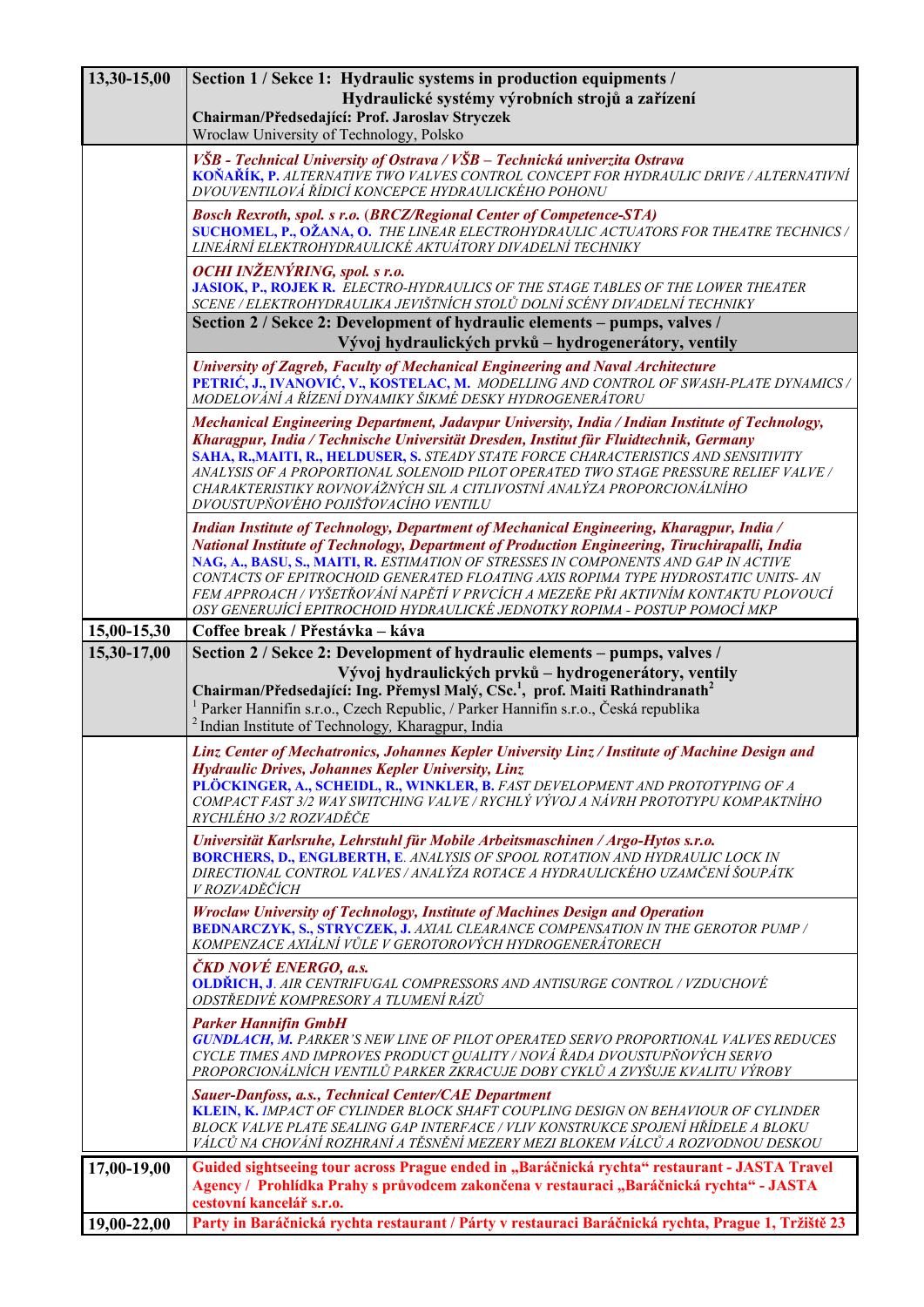## **Wednesday/Středa 1.10.2008 Hall 217 /Sál 217, Building ČSVTS / Budova ČSVTS, Novotného Lávka 5, Praha 1**

| $9,00 - 10,30$ | Section 3 / Sekce 3: Hydraulic systems for mobile applications /                                                                                                   |
|----------------|--------------------------------------------------------------------------------------------------------------------------------------------------------------------|
|                | Hydraulické systémy v mobilní technice                                                                                                                             |
|                | Chairman/Předsedající: Prof. Ing. Josef Koreis, CSc.,                                                                                                              |
|                | University of Pardubice, Czech Republic / Univerzita Pardubice, Česká republika                                                                                    |
|                | Czech University of Life Sciences Prague / Česká zemědělská univerzita v Praze                                                                                     |
|                | <b>MAŠEK, J., HEŘMÁNEK, P., PROCHÁZKA, P. MONITORING OF HYDRAULIC SYSTEMS PARAMETERS</b>                                                                           |
|                | ON THE AGRICULTURAL MACHINES / MONITOROVÁNÍ PARAMETRŮ HYDRAULICKÉHO SYSTÉMU NA<br>ZEMÉDÉLSKÝCH STROJÍCH                                                            |
|                |                                                                                                                                                                    |
|                | <b>Technical University of Szczecin, Faculty of Maritime Technology</b><br>BANASZEK, A. HYDRÁULIC DRIVE SYSTEM OF HIGH POWER BOW THRUSTER ON MODERN PRODUCT        |
|                | TANKER / HYDRAULICKÝ SYSTÉM VELMI VÝKONNÉHO POHONU PŘÍDĚ MODERNÍCH TANKÉRŮ                                                                                         |
|                | <b>BOSCH Diesel s.r.o.</b>                                                                                                                                         |
|                | ČÁP, J., KREMLÁČEK, P. PRESSURE CONTROL IN BOSCH COMMON RAIL INJECTION SYSTEM /                                                                                    |
|                | REGULACE TLAKU VE VSTŘIKOVACÍM SYSTÉMU BOSCH COMMON RAIL                                                                                                           |
|                | University of Salento, Department of Engineering for Innovation / University of Catania, Department                                                                |
|                | of Industrial and Mechanical Engineering                                                                                                                           |
|                | FICARELLA, A., GIUFFRIDA, A., LANZAFAME, R. INFLUENCE OF HYDRO-GRINDING AT THE<br>PILOTING STAGE OF A COMMON-RAIL INJECTOR / VLIV HYDRAULICKÉHO BROUŠENÍ V ŘÍDICÍM |
|                | STUPNI COMMON-RAIL INJEKTORU                                                                                                                                       |
|                | Czech University of Life Sciences Prague / Česká zemědělská univerzita v Praze                                                                                     |
|                | HEŘMÁNEK, P., KRÁL, J., MAŠEK, J. AIRCRAFT HYDRAULIC FLUID DIAGNOSTICS / DIAGNOSTIKA                                                                               |
|                | HYDRAULICKÝCH KAPALIN POUŽÍVANÝCH V LETECTVÍ                                                                                                                       |
|                | Technical University of Liberec/TU v Liberci, Fakulta strojní                                                                                                      |
|                | VOŽENÍLEK, R., MALÝ, M., BRABEC, P. HYDRAULIC SYSTEM FOR STEER-BY-WIRE / HYDRAULICKÝ                                                                               |
|                | SYSTÉM PRO STEER-BY-WIRE                                                                                                                                           |
| 10,30-11,00    | Coffee break / Přestávka – káva                                                                                                                                    |
| 11,00-12,30    | Section 3 / Sekce 3: Hydraulic systems for mobile applications /<br>Hydraulické systémy v mobilní technice                                                         |
|                | Chairman/Předsedající: Prof. Tapio Virvalo,                                                                                                                        |
|                | Tampere University of Technology, Finland / Technická univerzita Tampere, Finsko                                                                                   |
|                | Technical University of Liberec/TU v Liberci, Fakulta strojní, Katedra výrobních systémů                                                                           |
|                | LACHMAN, M., CERHA, J. HYDRAULIC CIRCUIT TEST DEVICE OF DIRECTIONAL VEHICLE CONTROL                                                                                |
|                | / HYDRAULICKÝ OBVOD ZKUŠEBNÍHO ZAŘÍZENÍ SMĚROVÉHO ŘÍZENÍ VOZIDLA                                                                                                   |
|                | Section 4 / Sekce 4: Pneumatic systems and their applications /                                                                                                    |
|                | Pneumatické systémy a jejich aplikace                                                                                                                              |
|                | <b>Bosch Rexroth, spol. s r.o.</b>                                                                                                                                 |
|                | <b>BOŘIL, T.</b> REXROTH CAMOLINE – THE CARTESIAN MOTION BUILDING SYSTEM INTEGRATES                                                                                |
|                | PNEUMATIC, MECHANICAL AND ELECTRIC FUNCTIONS / REXROTH CAMOLINE - KARTEZIÁNSKÝ<br>STAVEBNICOVÝ SYSTÉM INTEGRUJE PNEUMATICKÉ, MECHANICKÉ A ELEKTRICKÉ FUNKCE        |
|                | Section 5 / Sekce 5: Electronics, fluid power systems and their control, application of the                                                                        |
|                | artifical intelligence in FPS / Elektronika, tekutinové systémy a jejich                                                                                           |
|                | řízení, aplikace metod umělé inteligence v tekutinových systémech                                                                                                  |
|                | <b>Bosch Rexroth, spol. s r.o.</b>                                                                                                                                 |
|                | <b>SELUCKÝ K. ELECTRONICS IN MOBILE HYDRAULICS / ELEKTRONIKA V MOBILNÍ HYDRAULICE</b>                                                                              |
|                | Parker Hannifin s.r.o.                                                                                                                                             |
|                | ASCHERMANN, J., OLŠOVSKÝ, R. THE INTEGRATED DIGITAL CONTROL SYSTEM FOR PARKER<br>HYDROGENERATORS / INTEGROVANÝ DIGITÁLNÍ ŘÍDÍCÍ SYSTÉM HYDROGENERÁTORŮ PARKER      |
|                |                                                                                                                                                                    |
|                | <b>Institute for Fluid Power Drives and Controls, RWTH</b><br><b>SCHLEMMER, K., MURRENHOFF, H. DEVELOPMENT OF AN EXPERT SYSTEM FOR</b>                             |
|                | ELECTROHYDRAULIC MOTION CONTROL DESIGN / VÝVOJ EXPERTNÍHO SYSTÉMU PRO NÁVRH                                                                                        |
|                | ELEKTROHYDRAULICKÉHO ŘÍZENÍ POHYBU                                                                                                                                 |
|                | Section 6 / Sekce 6: Modelling, simulation and computational problems and tools by the                                                                             |
|                | development and design of the fluid power components and systems,                                                                                                  |
|                | CFD, FEM / Modelování, simulace systémů a použití numerických                                                                                                      |
|                | metod při vývoji tekutinových prvků a systémů, CFD, MKP                                                                                                            |